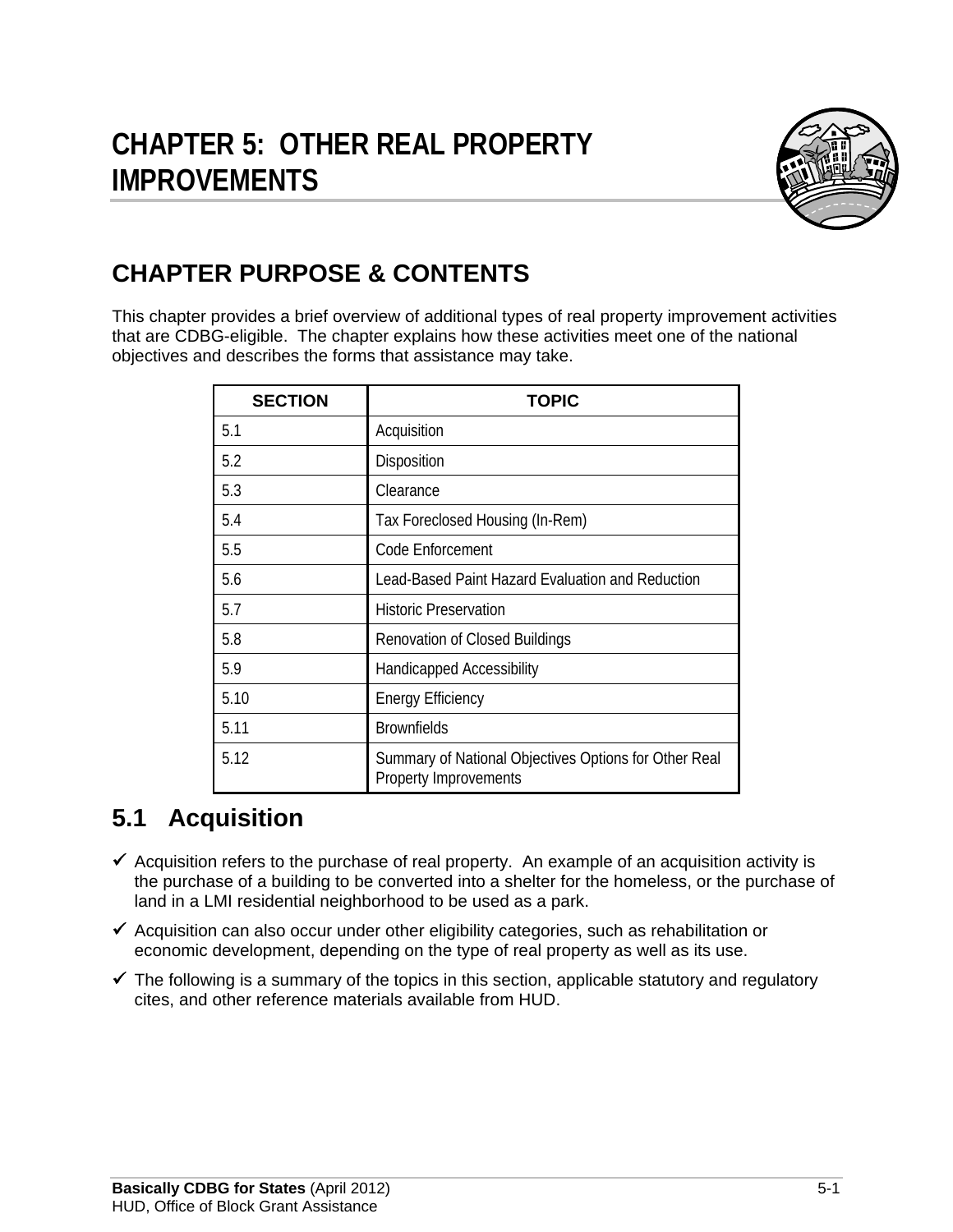

| Key Topics in This Section                 | Eligible acquisition activities<br>Ineligible acquisition activities<br>Documenting national objective for acquisition activities |
|--------------------------------------------|-----------------------------------------------------------------------------------------------------------------------------------|
| <b>Statutory Citations</b>                 | Section 101(c), Section 104(c), Section 105(a)(1), Section 105(c)                                                                 |
| Other Reference Materials on This<br>Topic | ✓ Guide to National Objectives and Eligible Activities for States<br>- Chapter 2: Categories of Eligible Activities               |

# **5.1.1 Eligible Activities**

- $\checkmark$  CDBG funds may be used to acquire real property either in whole, or in part by purchase, long-term lease, donation, or otherwise for any public purpose. CDBG funds may be used under this category by the state; a public agency; a public nonprofit entity, or a private nonprofit entity.
- $\checkmark$  Real property to be acquired may include, but is not limited to:
	- Land;
	- Air rights;
	- Easements;
	- Water rights;
	- Rights-of-way; and
	- Buildings and other real property improvements.
- $\checkmark$  CDBG funds may be used to pay for the cost of identifying the property to be acquired, appraisals, the preparation of legal documents, recordation fees, and other costs that are necessary to the acquisition process.

## **5.1.2 Ineligible Activities**

- $\checkmark$  The following activities are **not** eligible to be funded under this category:
	- The costs of moveable equipment, furnishings, or machinery if this is the principal purpose of the activity because these items not real property;
	- Acquisition of property which is then expected to be donated or sold at less than the purchase price to the same entity that purchased the property because this is not considered a legitimate change of ownership;
	- Acquisition of newly-constructed housing or an interest in the construction of new housing.

## **5.1.3 Documenting the National Objective**

 $\checkmark$  Acquisition may qualify under each of the three national objectives. Documenting an acquisition activity as one of the CDBG national objectives depends entirely on the actual use of the acquired real property. The planned use of the acquired property may be used to make a preliminary determination of compliance with a national objective, though the final determination must be made based on the actual use of the property.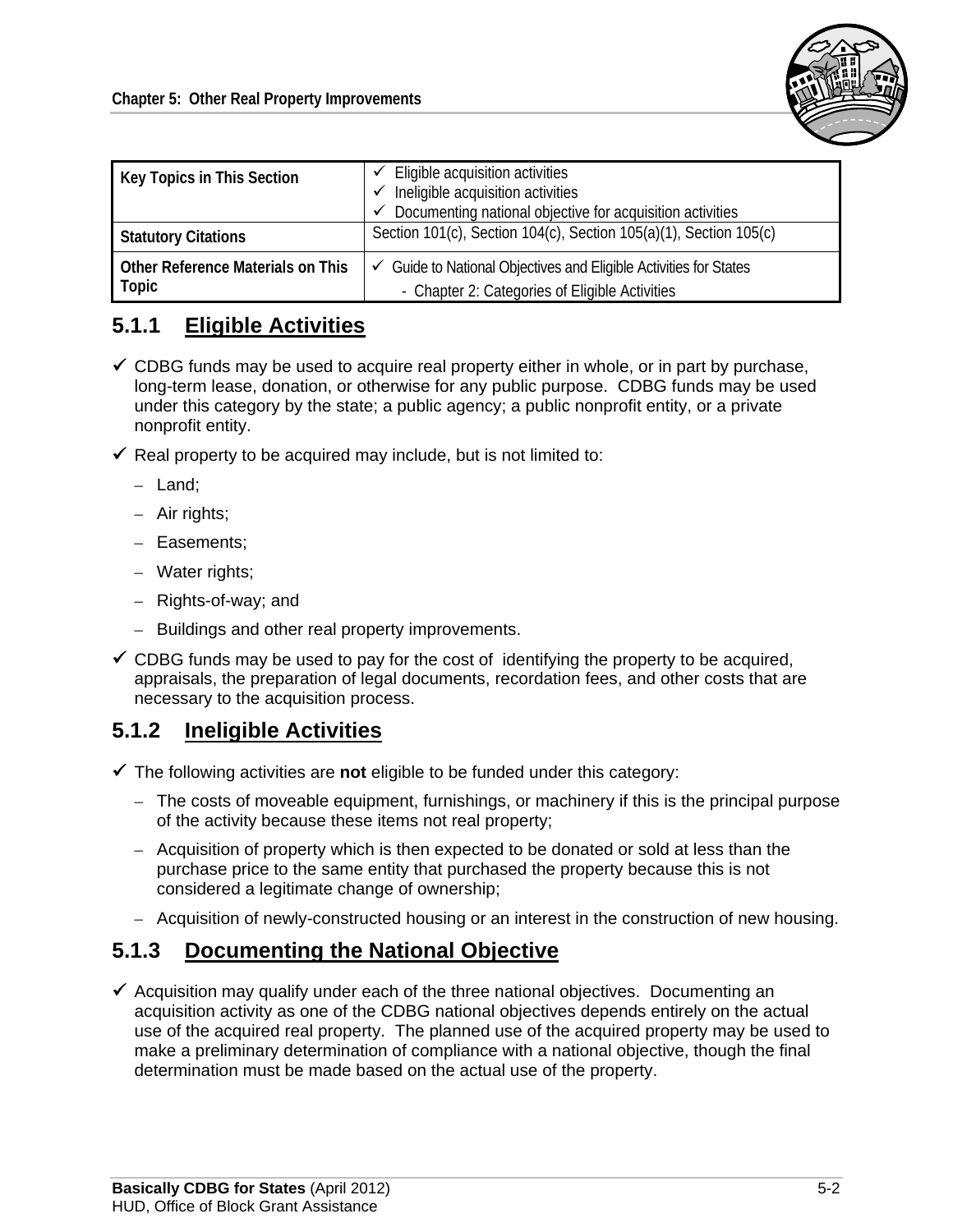

- $\checkmark$  For example, when the acquisition is for the purpose of clearance that will eliminate specific conditions of blight or physical decay, the clearance activity may be considered the actual use of the property. Any subsequent use or disposition of the cleared property must be treated as a "change of use" under the regulations, when applicable. Though if, for example, the property is to be acquired for general purpose, such as a planned housing activity, but the specific project is not yet identified, the State and UGLG must document the intended use of the property; the national objective expected to be met; and make a written commitment to use the property only for a specific project under that general use that will meet the specific national objective.
- $\checkmark$  Acquisition may qualify under each of the national objectives as outlined below. For more detailed information about the national objectives, please refer to that chapter of this manual.

### **LMI National Objective**

- $\checkmark$  Acquisition may qualify under the area benefit category if the property will be used for an activity that benefits the residents of a primarily residential area and at least 51% of those residents are LMI persons.
- $\checkmark$  Acquisition may qualify under the limited clientele category if the real property acquired will be used for an activity that benefits a specific group of people, at lease 51% of whom are LMI persons.
- $\checkmark$  Acquisition may qualify under the Housing category if the property will be used for housing to be occupied by LMI persons.
- $\checkmark$  Lastly, if the property acquired is to be used for an economic development project that will create or retain permanent jobs and at least 51% of those jobs will benefit LMI persons, the acquisition qualifies under the jobs category.

## **Slum/Blight National Objective**

- $\checkmark$  Acquisition may qualify under the Slum or Blighted Area category if the acquired real property is in an area designated by the State as a slum or blighted area, and the property will be used in a manner which addresses one or more of the conditions which contributed to the deterioration of the area. In order to qualify, public improvements throughout the area must be in a general state of deterioration OR at least 25 percent of properties throughout the area experience one or more conditions identified at § 570.483(b)(4)(D),
- $\checkmark$  Acquisition may qualify under the Spot Blight category if the acquired property is located outside a designated slum or blighted area and the acquisition is required for clearance which will eliminate specific conditions of blight or physical decay on a spot basis.
- $\checkmark$  See Chapter 3: National Objectives for more detailed information on documenting slum/blight.

## **Urgent Need National Objective**

 $\checkmark$  Acquisition may qualify under the Urgent Need category if the acquisition is part of an activity designated to alleviate existing conditions and the UGLG certifies that those conditions are a serious and immediate threat to the health or welfare of the community, they are of recent origin or recently became urgent, the UGLG is unable to finance the activity on its own, and other sources of funds are not available.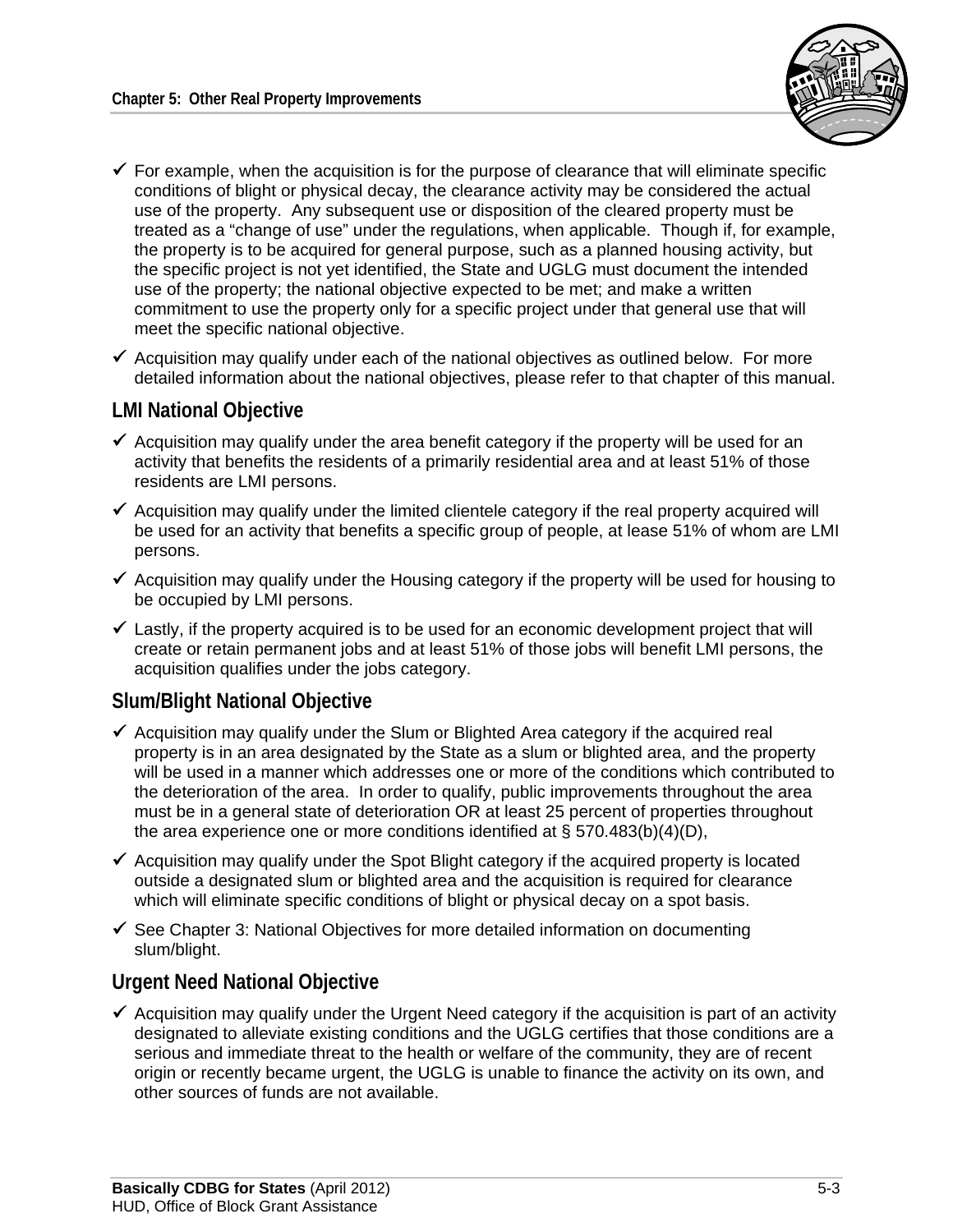

– A condition will generally be considered to be of recent origin if it developed or became critical within 18 months preceding the state grant recipient's certification  $-24$  CFR 570.483(d).

# **5.2 Disposition**

Disposition refers to the sale, lease, and donation of real property. When states choose to dispose of real property acquired with CDBG funds, costs associated with the disposition are CDBG-eligible. The following is a summary of the topics in this section, applicable statutory and regulatory cites, and other reference materials available from HUD.

| Key Topics in This Section                 | Eligible disposition activities<br>Documenting national objective for disposition activities |
|--------------------------------------------|----------------------------------------------------------------------------------------------|
| <b>Statutory Citations</b>                 | Section 101(c), Section 104(b), Section 105(a)(7), Section 105(c)                            |
| Other Reference Materials on This<br>Topic | Guide to National Objectives and Eligible Activities for States<br>- Chapter 2, Chapter 3    |

# **5.2.1 Eligible Activities**

- $\checkmark$  CDBG funds may be used to pay the costs associated with the disposition of real property acquired with CDBG funds through sale, lease, donation, or other means, including its disposition at less than fair market value if the property will be used to meet a national objective of the CDBG program.
- $\checkmark$  Disposition costs may include:
	- Preparation of legal documents;
	- Surveys;
	- Marketing;
	- Financial services;
	- The transfer of taxes;
	- Other costs involved in the transfer of ownership; and
	- Reasonable costs of temporarily managing property acquired under urban renewal until final disposition is made. Costs of long-term management of properties for which there are no plans for disposition in the near future are not CDBG-eligible.

# **5.2.2 Documenting the National Objective**

- $\checkmark$  For disposition costs to be eligible, the use of the CDBG-acquired property after disposition must meet a national objective.
- $\checkmark$  When property is disposed of for the same purpose for which is was acquired, the costs of the disposition meet the same national objective under which the property was acquired.
- $\checkmark$  If the property is being disposed of for a different purpose than that for which it was acquired, the disposition activity falls under the national objective that will be met by the new use of the property.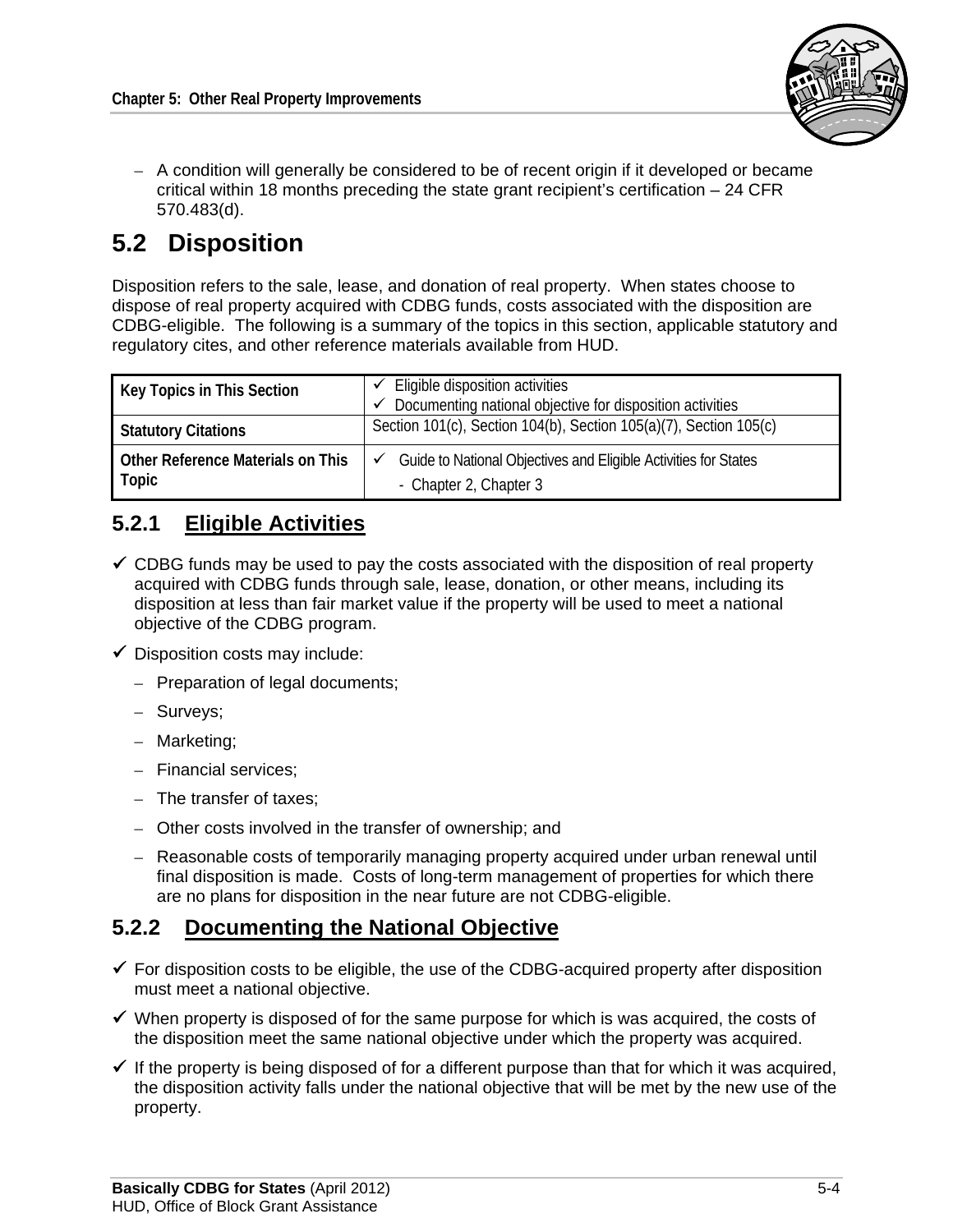

# **5.3 Clearance**

Clearance activities are usually related to demolishing structures or preparing a site for development. An example of this would be the demolition of a dilapidated structure in a LMI residential neighborhood from the site on which a neighborhood center will be built. As in this example, and in general, clearance activities often go hand-in-hand with other CDBG-eligible activities. The following is a summary of the topics in this section, applicable statutory and regulatory cites, and other reference materials available from HUD.

| Key Topics in This Section                 | Eligible clearance activities<br>Documenting national objective for clearance activities  |
|--------------------------------------------|-------------------------------------------------------------------------------------------|
| <b>Statutory Citations</b>                 | Section 101(c), Section 104(b), Section 105(a)(4), Section 105(c)                         |
| Other Reference Materials on This<br>Topic | Guide to National Objectives and Eligible Activities for States<br>- Chapter 2, Chapter 3 |

# **5.3.1 Eligible Activities**

- $\checkmark$  The following clearance activities are eligible under the CDBG Program:
	- Demolition of buildings and improvements;
	- Removal of demolition products, rubble, and other debris;
	- Physical removal of environmental contaminants or treatment of such contaminants to render them harmless; and
	- Movement of structures to other sites.

# **5.3.2 Documenting the National Objective**

### **LMI National Objective**

- $\checkmark$  Clearance may qualify under the Area Benefit category if the cleared property will be used for a purpose that benefits the residents of a primarily residential area and at least 51% of those residents are LMI persons.
- $\checkmark$  Clearance may qualify under the Limited Clientele category if the cleared property will be used for an activity that benefits a specific group of people, at least 51% of whom are LMI persons.
- $\checkmark$  Clearance may qualify under the Housing category if the cleared property will be used for housing to be occupied by LMI persons.
- $\checkmark$  Lastly, if the cleared property is part of an activity that will create or retain permanent jobs and at least 51% of those jobs will benefit LMI, the acquisition may qualify under the Jobs category.

## **Slum/Blight National Objective**

 $\checkmark$  Clearance may qualify under the Slum or Blighted Area category if the clearance activities are in an area designated by the State as a slum or blighted area and address one or more of the conditions which contributed to the deterioration of the area. In order to qualify, public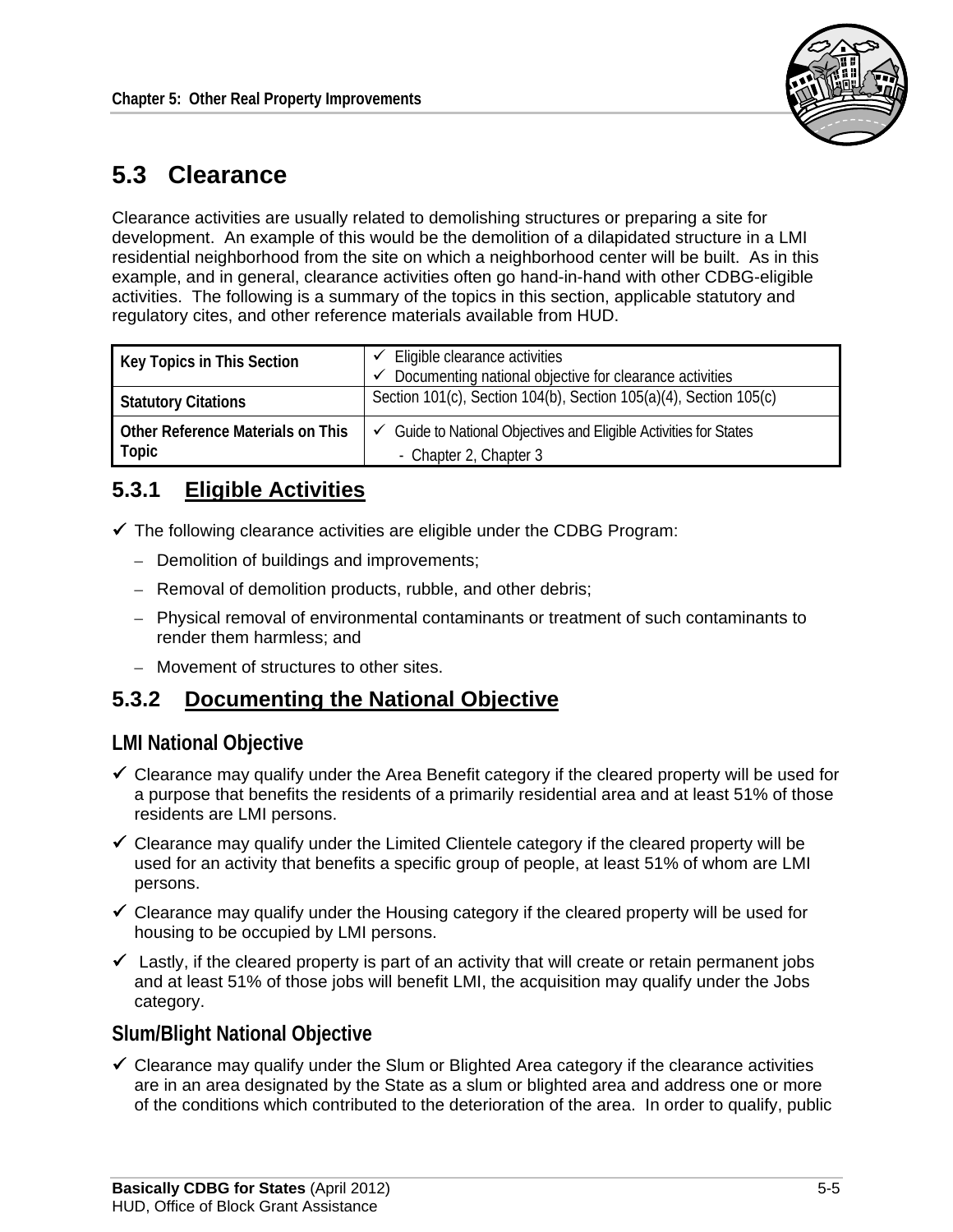

improvements throughout the area must be in a general state of deterioration OR at least 25 percent of properties throughout the area experience one or more conditions identified at § 570.483(b)(4)(D),

- $\checkmark$  Clearance may qualify under the Spot Blight category if the activity eliminates specific conditions of blight or physical decay on a spot basis not located in a designated slum/blight area.
- $\checkmark$  See Chapter 3: National Objectives for more detailed information on documenting slum/blight.

### **Urgent Need National Objective**

- $\checkmark$  Clearance may qualify under this national objective if the clearance is part of an activity designated to alleviate existing conditions and the UGLG certifies that those conditions are a serious and immediate threat to the health or welfare of the community, they are of recent origin or recently became urgent, the UGLG is unable to finance the activity on its own, and other sources of funds are not available.
	- A condition will generally be considered to be of recent origin if it developed or became critical within 18 months preceding the state grant recipient's certification – 24 CFR 570.483(d).

# **5.4 Tax Foreclosed Housing (In Rem)**

This section outlines activities that are eligible and ineligible in-rem housing activities under the CDBG program. The following is a summary of the topics in this section, applicable statutory and regulatory citations, and other reference materials available from HUD.

| <b>Key Topics in This Section</b>       | Eligible In-Rem Housing Activities                                                        |
|-----------------------------------------|-------------------------------------------------------------------------------------------|
| <b>Statutory Citations</b>              | Section 101(c), Section 104(b), Section 105(a)(23), Section 105(c)                        |
| Other Reference Materials on This Topic | Guide to National Objectives and Eligible Activities for States<br>- Chapter 2, Chapter 3 |

## **5.4.1 Eligible Activities**

- $\checkmark$  CDBG funds may be used to assist housing units acquired through tax foreclosure proceedings.
- $\checkmark$  To prevent abandonment and deterioration of such housing in primarily LMI neighborhoods CDBG funds may be used in the following ways:
	- To make essential repairs; and
	- To cover operating expenses needed to maintain habitability.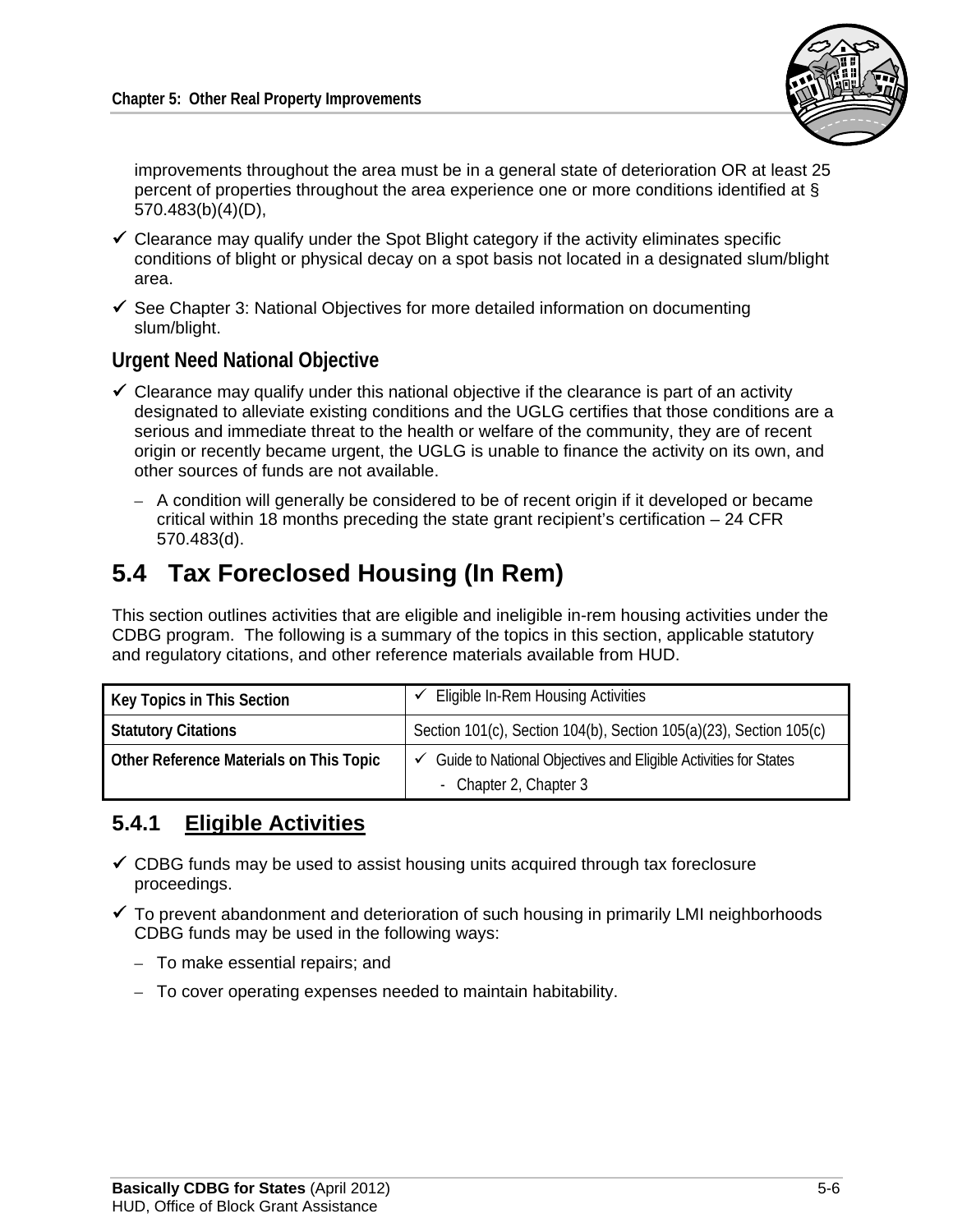

# **5.4.2 National Objectives**

### **LMI Benefit National Objective**

 $\checkmark$  Since these expenses are limited to housing located in primarily LMI neighborhoods, the LMI Benefit national objective is to be met through the Area Benefit subcategory. Even though these are housing activities, the requirement that occupancy by LMI households must be demonstrated does not apply.

## **Slum/Blight National Objective**

- $\checkmark$  Where the criteria could be demonstrated, the State may also qualify activities under the Slum/Blight national objective.
- $\checkmark$  See Chapter 3: National Objectives for more detailed information on documenting slum/blight.

# **5.5 Code Enforcement**

Code enforcement refers to the payment of salaries and overhead costs that are directly related to state and/or local code enforcement. The following is a summary of the topics in this section, applicable statutory and regulatory cites, and other reference materials available from HUD.

| Key Topics in This Section                 | $\checkmark$ Eligible code enforcement activities<br>Ineligible code enforcement activities<br>Documenting national objective for code enforcement activities |
|--------------------------------------------|---------------------------------------------------------------------------------------------------------------------------------------------------------------|
| <b>Statutory Citations</b>                 | Section 101(c), Section 104(b), Section 105(a)(3), Section 105(c)                                                                                             |
| Other Reference Materials on This<br>Topic | Guide to National Objectives and Eligible Activities for States<br>✓<br>- Chapter 2, Chapter 3                                                                |

# **5.5.1 Eligible and Ineligible Activities**

### **Eligible Activities**

- $\checkmark$  The costs incurred for code enforcement efforts are an eligible expense under CDBG provided that:
	- The enforcement takes place in deteriorated or deteriorating area(s); and
	- The enforcement effort is accompanied by public or private improvements or services (e.g., a homeowner rehab program) and can be expected to arrest the decline of the area(s).
- $\checkmark$  Eligible costs under code enforcement include:
	- Costs incurred for inspections for code violations (including salaries and overhead); and
	- The enforcement of code requirements (including salaries, overhead and legal proceedings).
- $\checkmark$  Both residential and commercial structures may be included in the code enforcement effort.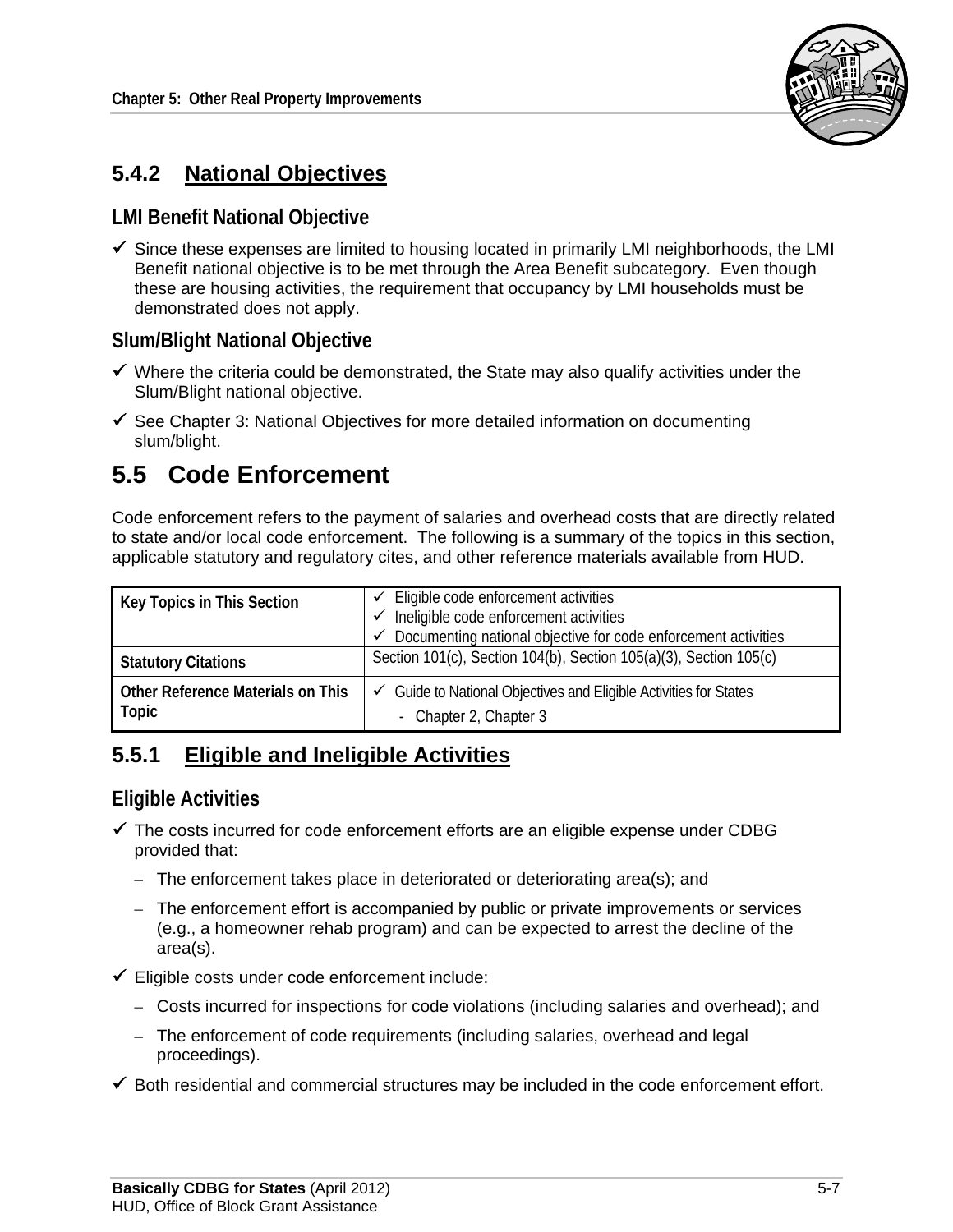

## **Ineligible Activities**

- $\checkmark$  The costs associated with inspections for the purpose of processing applications for rehabilitation assistance and overseeing such rehabilitation are not eligible under Code Enforcement. Costs associated with these activities may be eligible under other CDBG eligibility categories.
- $\checkmark$  The costs associated with correcting the code violations identified during inspections are not eligible under this activity; however, these costs may be eligible under other CDBG eligible activity categories such as rehabilitation activities.

## **5.5.2 Documenting the National Objective**

### **LMI National Objective**

 $\checkmark$  Code enforcement activities may meet the LMI national objective under the area benefit category if they take place in a deteriorated or deteriorating area delineated by the State that is primarily residential containing at least 51 percent LMI persons and the code enforcement, along with other activities, may be expected to stop the decline of the area.

## **Slum/Blight National Objective**

- $\checkmark$  Code enforcement may qualify under the Area Basis category of the Slum/Blight national objective.
- $\checkmark$  Code enforcement may qualify under the Slum or Blighted Area category if targeted at a designated slum or blighted area, is designed to address one or more of the conditions which contributed to the deterioration of the area, and the code enforcement, along with other activities, may be expected to stop the decline of the area. In order to qualify, public improvements throughout the area must be in a general state of deterioration OR at least 25 percent of properties throughout the area experience one or more conditions identified at § 570.483(b)(4)(D),
- $\checkmark$  See Chapter 3: National Objectives for more detailed information on documenting slum/blight.

### **Urgent Need National Objective**

- $\checkmark$  Though infrequent, it is possible for code enforcement to qualify under the Urgent Need national objective if the following conditions are met:
	- The activity is targeted at a deteriorated or deteriorating area;
	- The code enforcement activity, together with public or private improvements, rehabilitation, and services to be provided, may be expected to stop the decline of the area; and
	- The UGLG can certify that the existing conditions which the code enforcement is designed to alleviate pose a serious and immediate threat to the community, they are of recent origin or recently became urgent, the UGLG is unable to finance the activity, and other sources of funds are not available.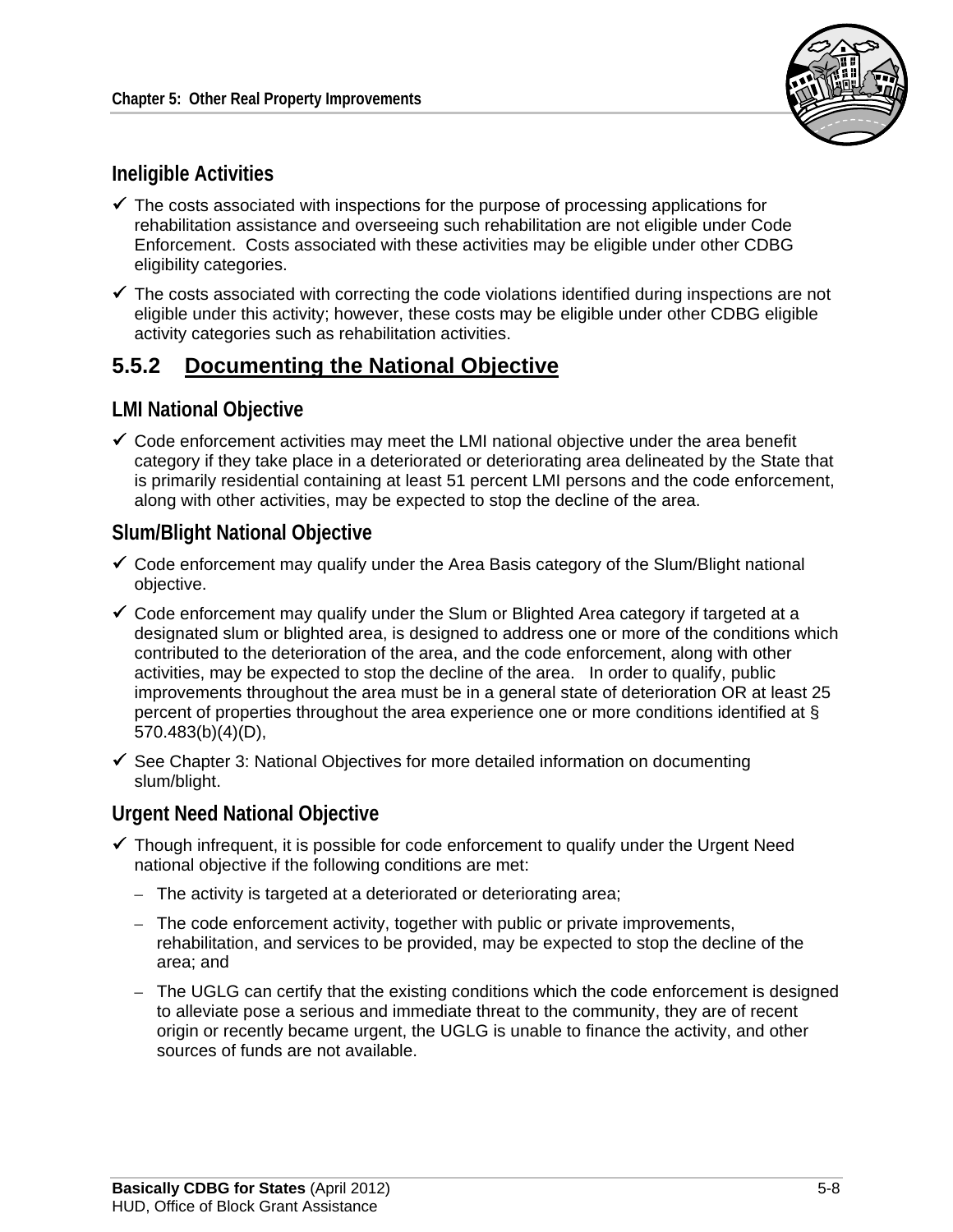

 $\checkmark$  To meet this national objective, a condition will generally be considered to be of recent origin if it developed or became critical within 18 months preceding the state grant recipient's certification – 24 CFR 570.483(d).

# **5.6 Lead-Based Paint Hazard Evaluation And Reduction**

This category encompasses costs associated with the evaluation and abatement of lead-based paint hazards. The following is a summary of the topics in this section, applicable statutory and regulatory cites, and other reference materials available from HUD.

| Key Topics in This Section                 | Eligible lead-based paint activities<br>Documenting national objective for lead-based paint activities |
|--------------------------------------------|--------------------------------------------------------------------------------------------------------|
| <b>Statutory Citations</b>                 | Section 101(c), Section 104(b), Section 105(a)(25), Section 105(c)                                     |
| Other Reference Materials on This<br>Topic | $\checkmark$ Guide to National Objectives and Eligible Activities for States<br>- Chapter 2, Chapter 3 |

# **5.6.1 Eligible Activities**

- $\checkmark$  The costs associated with the evaluation and reduction of lead-based paint hazards are eligible expenses under CDBG whether undertaken alone or in conjunction with other rehabilitation. Lead-based paint evaluation and abatement can either be completed as its own activity, or may be CDBG-eligible as part of a rehabilitation activity.
- $\checkmark$  Typically these expenses might include:
	- Inspecting buildings for possible lead-based paint hazards;
	- Testing surfaces to see if they contain-lead based paint;
	- The abatement of lead hazards; and
	- Payment of temporary relocation costs to protect residents from hazards while abatement work is taking place.

## **5.6.2 Documenting the National Objective**

#### **LMI National Objective**

- $\checkmark$  Lead-based paint hazard evaluation and reduction activities may qualify under the Housing category of the LMI Benefit national objective.
	- In order to provide these activities for homeownership units, the residents of the units must be LMI.
	- For rental units the following conditions must be met:
		- □ Rents must be set at levels, which are affordable to LMI persons. States or UGLG must adopt standards for determining "affordable rents".
		- □ The general rule is that 51 percent of the units in each assisted structure are to be occupied by LMI households. There are two exceptions: CRSA "aggregation" and CDFI "aggregation."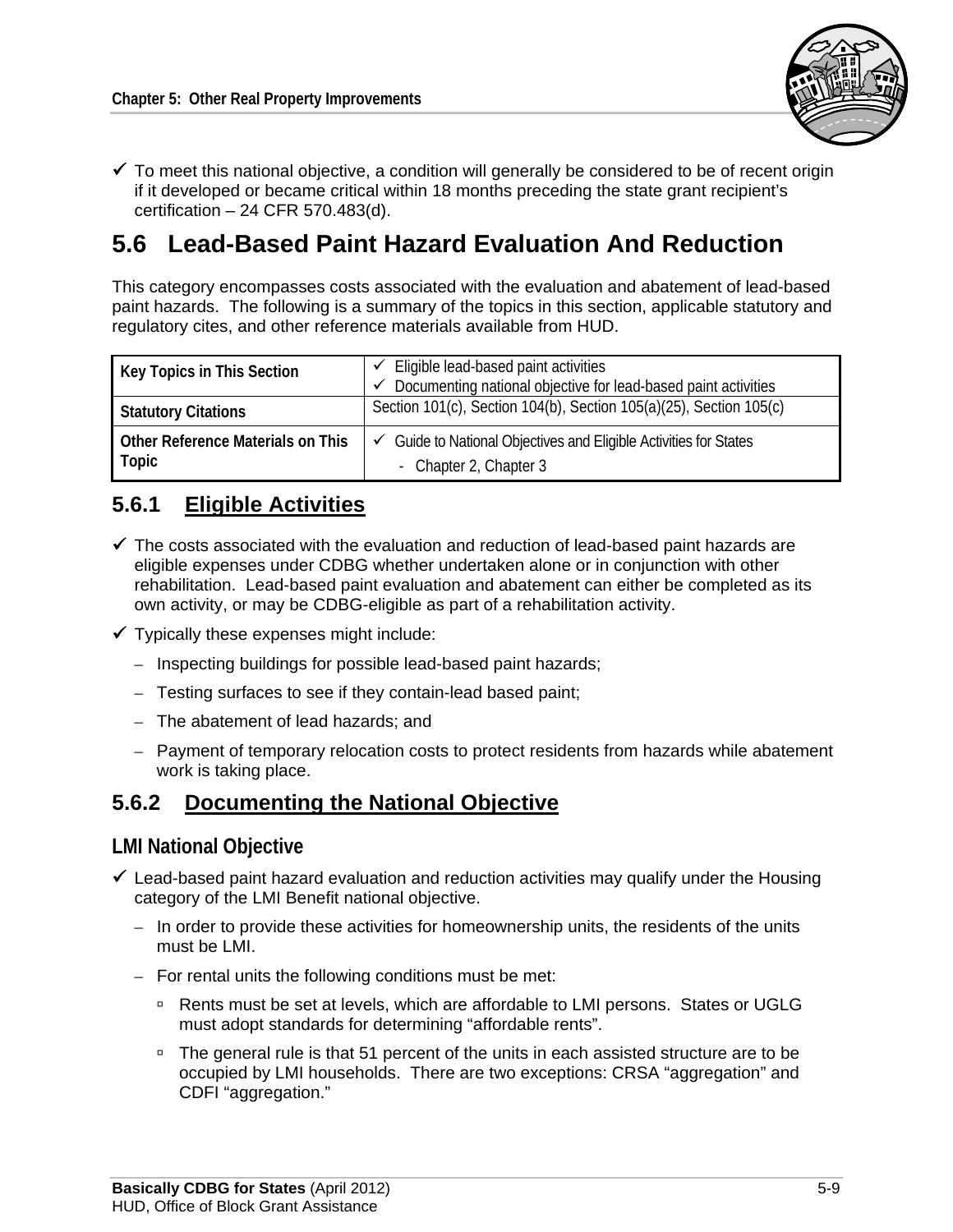

 $\checkmark$  Single unit properties must be occupied by a LMI household. In structures with two units, at least one must be occupied by a LMI household. For properties with three or more units, at least 51 percent must be occupied by LMI households.

## **Slum/Blight National Objective**

- $\checkmark$  If a lead-paint activity does not directly benefit LMI persons, it may qualify under the Slum/Blight national objective. However, the use of this category should be limited due to the fact that states must ensure that 70 percent of CDBG expenditures benefit LMI persons.
	- The requirements for meeting the Slum/Blight national objective under the Area Basis category include:
		- □ The area delineated by the State in which the activity occurs meets a definition of a slum, blighted, deteriorated or deteriorating area under state or local law;
		- Public improvements throughout the area must be in a general state of deterioration OR at least 25 percent of properties throughout the area experience one or more conditions identified at § 570.483(b)(4)(D); and
		- <sup>n</sup> The activity addresses one or more of the conditions, which contribute or contributed to the deterioration of the area. Caution: lead-based paint activity meets this requirement only if the building to be rehabilitated is considered substandard under local definition (at least Section 8 Housing Quality Standards). In addition, if non-critical items will be addressed through the rehabilitation, then all deficiencies making the building substandard must be eliminated. Thus, a program that involved only the evaluation and not the reduction of lead hazards would not qualify under the Area Slum/Blight category.
	- Lead-paint activities must be undertaken as part of an eligible rehabilitation activity in order to qualify under the Spot Slum/Blight national objective (because only acquisition, clearance, rehabilitation, relocation, brownfields and historic preservation are eligible under Spot Slum/Blight).
- $\checkmark$  See Chapter 3: National Objectives for more detailed information on slum/blight.

# **5.7 Historic Preservation**

The preservation and restoration of publicly and privately owned properties of historical significance are generally eligible under CDBG. The following is a summary of the topics in this section, applicable statutory and regulatory cites, and other reference materials available from HUD.

| Key Topics in This Section                 | Eligible historic preservation activities<br>Ineligible historic preservation t activities<br>Documenting national objective for historic preservation activities |
|--------------------------------------------|-------------------------------------------------------------------------------------------------------------------------------------------------------------------|
| <b>Statutory Citations</b>                 | Section 101(c), Section 104(b), Section 105(a)(1), Section 105(a)(4),<br>Section 105(c)                                                                           |
| Other Reference Materials on This<br>Topic | $\checkmark$ Guide to National Objectives and Eligible Activities for States<br>- Chapter 2, Chapter 3                                                            |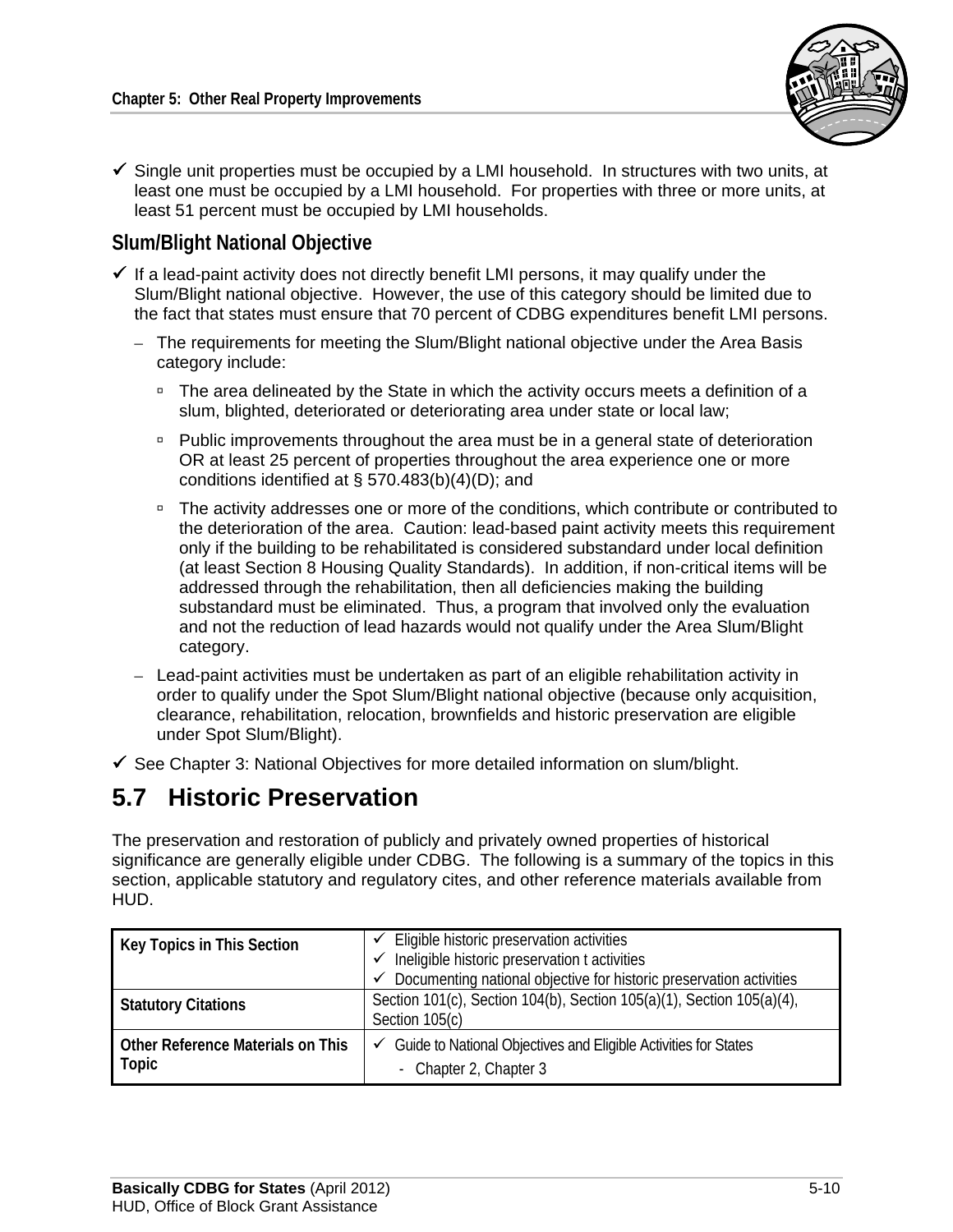

# **5.7.1 Eligible and Ineligible Activities**

## **Eligible Activities**

- $\checkmark$  CDBG funds may be used for the preservation, rehabilitation or restoration of historic properties.
- $\checkmark$  Both publicly and privately owned properties are eligible, as are both commercial and residential properties.
- $\checkmark$  Historic properties are those sites or structures which are:
	- Listed or eligible to be listed in the National Register of Historic Places;
	- Listed in a State or local inventory of historic places; or
	- Designated as a State or local landmark or historic district by appropriate law or ordinance.
- $\checkmark$  Typical eligible costs include:
	- Historic preservation studies and plans;
	- Acquisition assistance to private individuals and entities, if the acquired property is to be used for residential purposes after rehabilitation;
	- The actual costs of rehabilitating, restoring or preserving the property; and
	- The cost of temporarily relocating residents while preservation work is performed.
- $\checkmark$  Additional eligible costs may include costs required by a State Historic Preservation Officer to permit the use of a historic structure for the public or private purposes intended.
- $\checkmark$  The National Historic Preservation Act of 1996 established a detailed list of procedures for actions involving historic structures. Prior to conducting any type of historic preservation activities, UGLG should contact their State Historic Preservations Officer (SHPO) to ensure compliance with the 1996 Act and other relevant statutes.

### **Ineligible Activities**

 $\checkmark$  Historic preservation of buildings used for the general conduct of government is not eligible under CDBG.

## **5.7.2 Documenting the National Objective**

 $\checkmark$  Documenting that historic preservation meets a national objective can be accomplished in different ways depending on whether the property is a residential or non-residential structure.

### **LMI National Objective**

 $\checkmark$  Residential properties can qualify under the Housing category of the LMI Benefit national objective, meaning that at least 51 percent of the housing is inhabited by and affordable to LMI persons.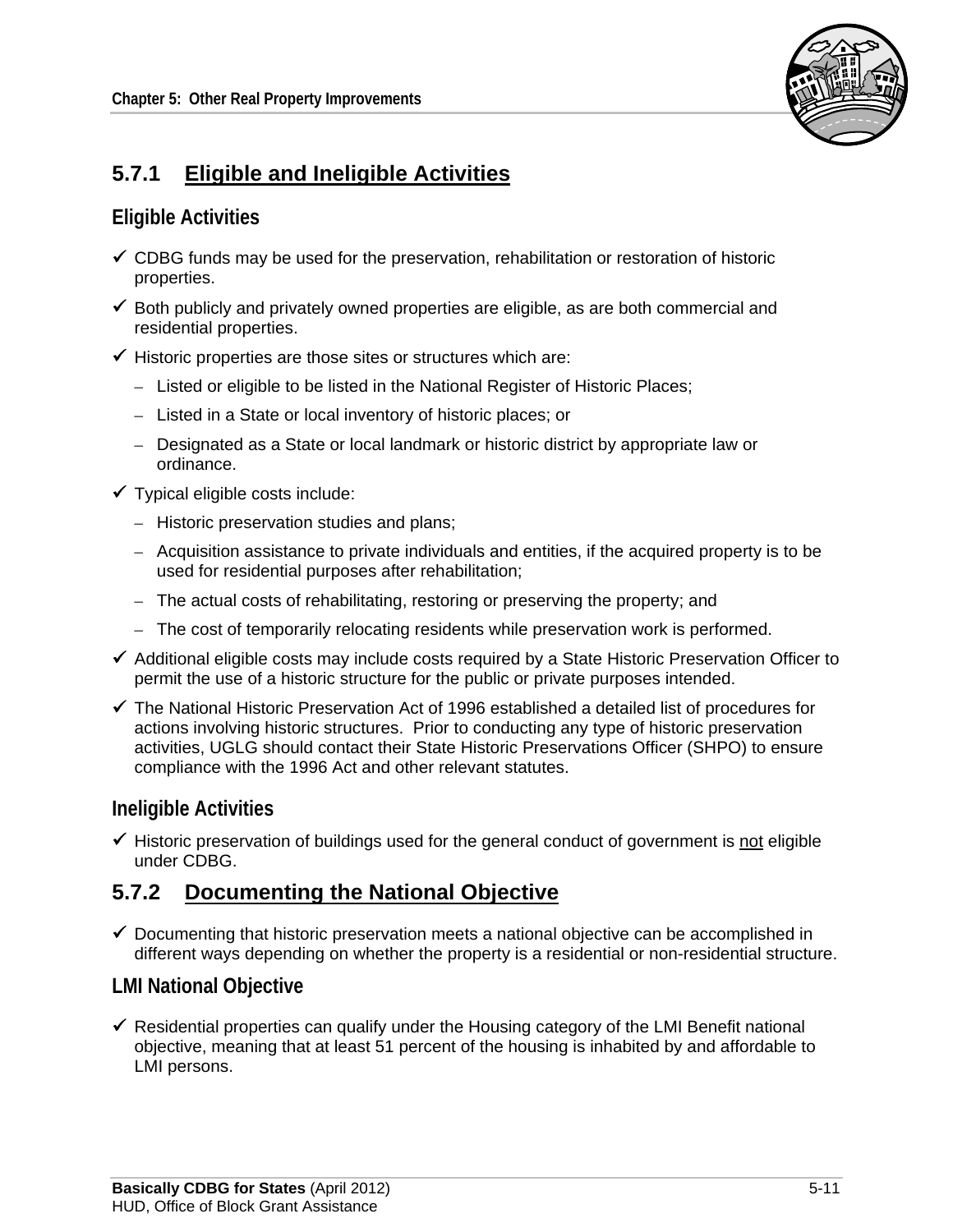

- $\checkmark$  Non-residential properties can qualify under the Area Benefit, Limited Clientele, or Job Creation/ Retention category of the LMI national objective.
	- To qualify under the Area Benefit category, the historic structure (such as a building used as a neighborhood center) must benefit all residents of an area where at least 51 percent of the residents are LMI. The area does not have to be the same as Census/American Community Survey tract borders or other officially recognized boundaries, but must be primarily residential.
	- To qualify under the Limited Clientele category, the property must benefit a specific targeted group of persons of which at least 51 percent must be LMI. This can be achieved by meeting one of the following criteria:
		- □ Serving at least 51 percent LMI, as evidenced by documentation and data concerning beneficiary family size and income;
		- <sup>n</sup> Having income-eligibility requirements which limit the service to persons meeting the LMI income requirement, as evidenced by the administering agency's procedures, intake/application forms and other sources of documentation;
		- □ Serving a group primarily presumed to be LMI such as abused children, battered spouses, elderly persons, severely disabled adults, homeless persons, illiterate adults, persons living with AIDS and migrant farm workers; or
		- □ Being of such a nature and in a location that it may be concluded that the activity's clientele are LMI.
		- Public facilities such as homeless shelters or group homes for persons with special needs are just two examples of public facilities that may qualify under the Limited Clientele category. The populations served by these facilities serve populations that are presumed to be LMI.
	- To qualify under the job creation/retention category, the historic preservation must create or retain permanent jobs, at least 51 percent of which (computed on a full-time equivalent basis) will be made available to or held by LMI.
		- <sup>D</sup> Qualifying a historic preservation project under this set of criteria is unlikely. One possible scenario involves the restoration of a historic structure (e.g., theatre), which will lead to increased economic activity and create jobs, which are available to LMI.

### **Slum/Blight National Objective**

- $\checkmark$  Historic preservation activities may meet the Slum/Blight National objective under the Area Basis or Spot Basis.
	- The requirements for meeting the Area Basis category include:
		- □ The area delineated by the State in which the activity occurs meets a definition of a slum, blighted, deteriorated or deteriorating area under state or local law;
		- Public improvements throughout the area must be in a general state of deterioration OR at least 25 percent of properties throughout the area experience one or more conditions identified at § 570.483(b)(4)(D); and
		- <sup>n</sup> The activity addresses one or more of the conditions, which contribute or contributed to the deterioration of the area. In addition, if non-critical items will be addressed through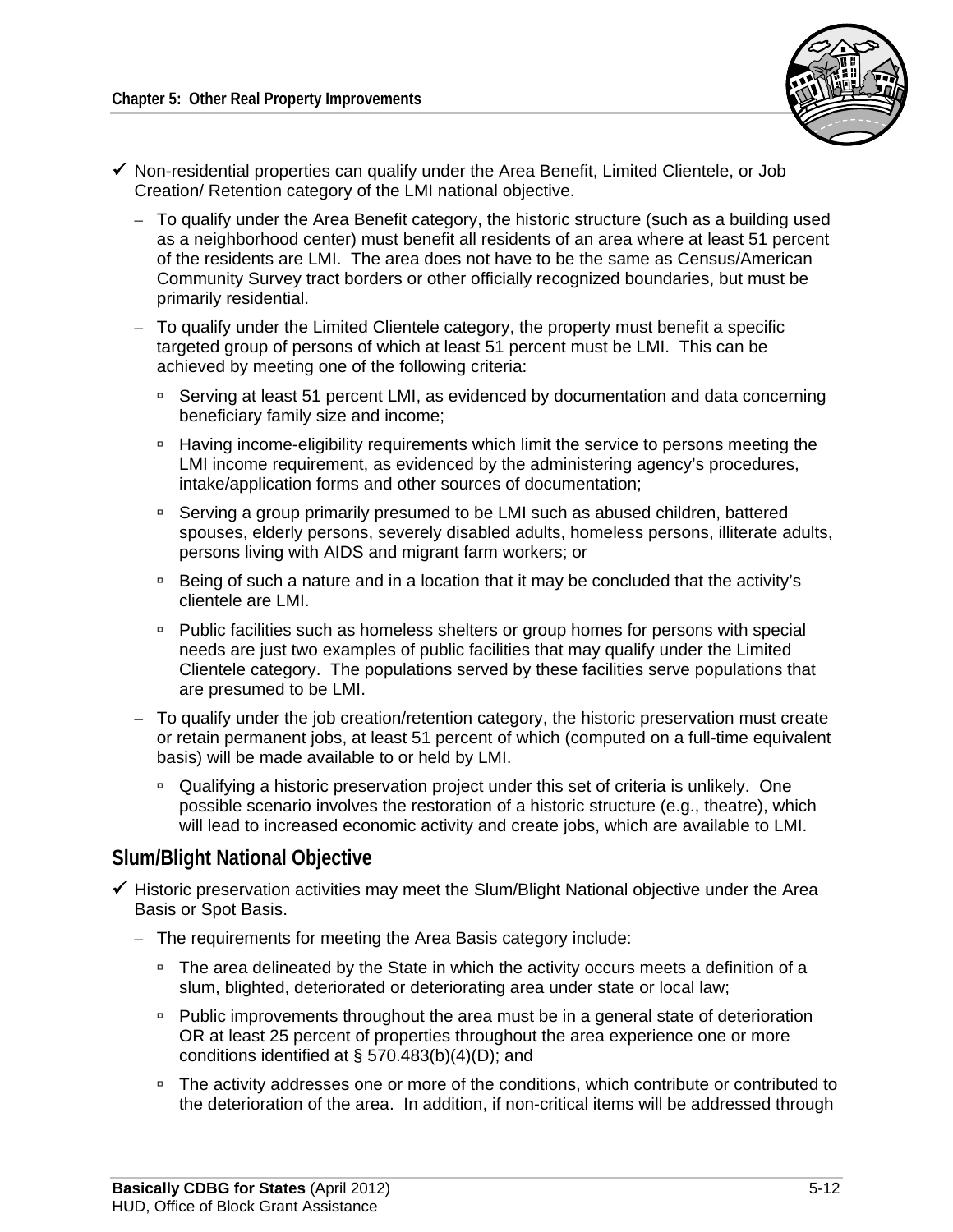

the rehabilitation then all deficiencies making the building substandard must be eliminated.

- To meet the Slum/Blight national objective under the Spot Basis category the activity must eliminate *specific* conditions of blight or physical decay on a spot basis not in a slum or blighted area (i.e., not in an area meeting the Area Basis category).
- $\checkmark$  See Chapter 3: National Objectives for more detailed information on documenting slum/blight.

# **5.8 Renovation Of Closed Buildings**

This eligibility category generally refers to the renovation of closed buildings for use as an eligible public facility as well as both residential and commercial facilities. The following is a summary of the topics in this section, applicable statutory and regulatory cites, and other reference materials available from HUD.

| Key Topics in This Section                 | Eligible activities<br>Ineligible activities<br>Documenting national objective for renovation of closed buildings<br>activities |
|--------------------------------------------|---------------------------------------------------------------------------------------------------------------------------------|
| <b>Statutory Citations</b>                 | Section 101(c), Section 104(b), Section 105(a)(4), Section 105(c)                                                               |
| Other Reference Materials on This<br>Topic | $\checkmark$ Guide to National Objectives and Eligible Activities for States<br>- Chapter 2, Chapter 3                          |

# **5.8.1 Eligible and Ineligible Activities**

## **Eligible Activities**

 $\checkmark$  CDBG funds may be used to fund the renovation of closed buildings, such as closed school buildings, for use as an eligible public facility. Funds may also be used to rehabilitate and convert closed buildings for residential and commercial uses.

## **Ineligible Activities**

- $\checkmark$  The following activities are not eligible to be funded by CDBG:
	- The costs of equipment, furnishings, or other personal property that are not integral structural fixtures, such as a window air conditioner or a clothes washer;
	- The installation of luxury items; and
	- The creation of a secondary housing unit attached to a primary unit.

## **5.8.2 Documenting the National Objective**

### **LMI National Objective**

 $\checkmark$  The renovation may qualify under the Area Benefit category if, after the renovation is complete, the property will be used for an activity that benefits the residents of a primarily residential area and at least 51% of those residents are LMI persons.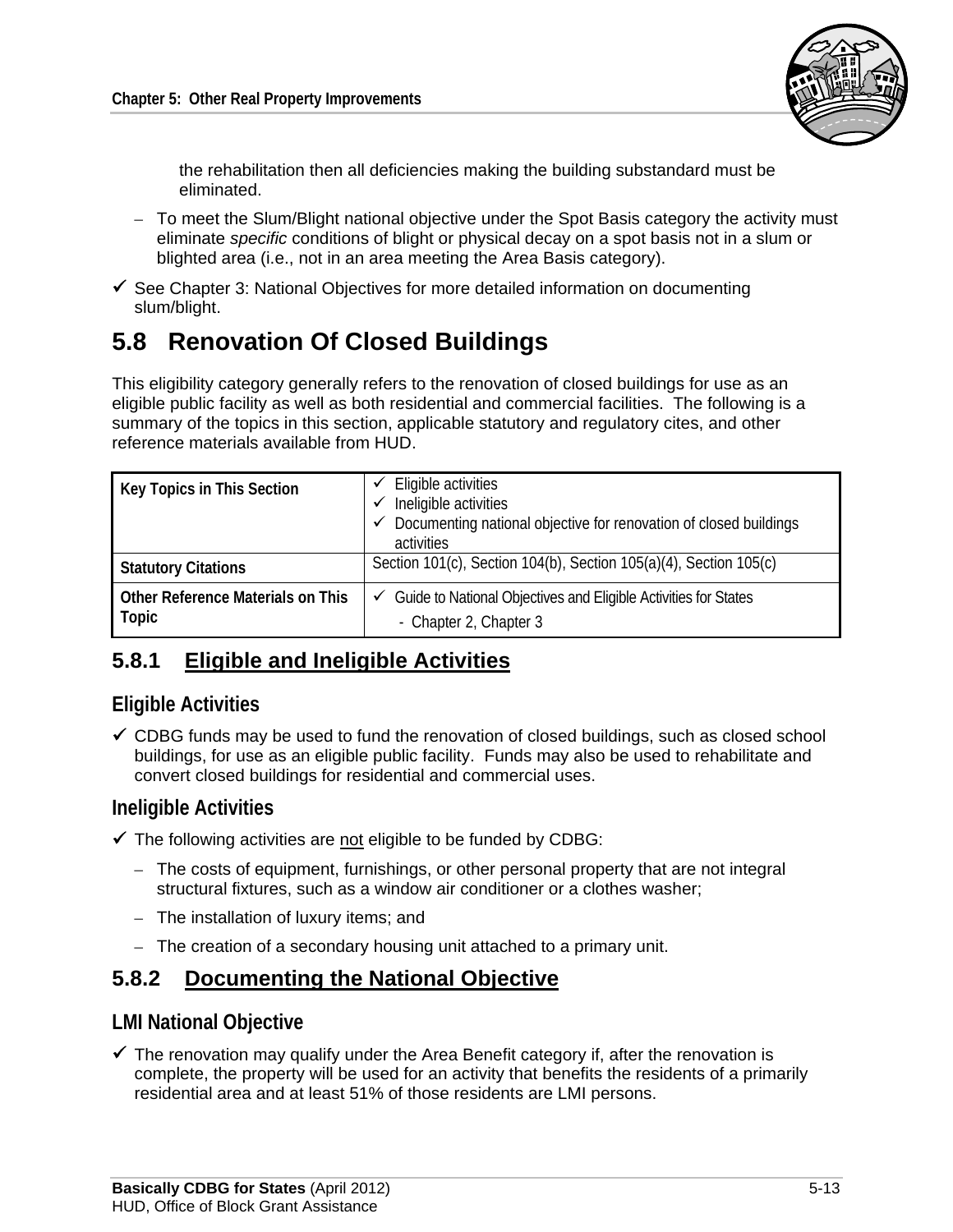

- $\checkmark$  Renovation may qualify under the Housing category if, after the renovation and rehabilitation is complete, the property will be used for housing to be occupied by LMI persons.
- $\checkmark$  Lastly, if a renovated, non-residential property will help create or retain permanent jobs and at least 51% of those jobs will benefit LMI persons, the renovation qualifies under the Jobs category.

### **Slum/Blight National Objective**

- $\checkmark$  Renovation of a residential property may qualify under the Slum or Blighted Area category if:
	- The area delineated by the State in which the activity occurs meets a definition of a slum, blighted, deteriorated or deteriorating area under state or local law;
	- Public improvements throughout the area must be in a general state of deterioration OR at least 25 percent of properties throughout the area experience one or more conditions identified at § 570.483(b)(4)(D); and
	- The activity addresses one or more of the conditions, which contribute or contributed to the deterioration of the area. In addition, if non-critical items will be addressed through the rehabilitation then all deficiencies making the building substandard must be eliminated.
- $\checkmark$  See Chapter 3: National Objectives for more detailed information on documenting slum/blight.

### **Urgent Need National Objective**

- $\checkmark$  Renovation of a closed building may qualify under this national objective if it is part of an activity designated to alleviate existing conditions and the UGLG certifies that those conditions are a serious and immediate threat to the health or welfare of the community, they are of recent origin or recently became urgent, the UGLG is unable to finance the activity on its own, and other sources of funds are not available.
	- A condition will generally be considered to be of recent origin if it developed or became critical within 18 months preceding the state grant recipient's certification  $-24$  CFR 570.483(d).

# **5.9 Handicapped Accessibility**

This section outlines activities that are eligible and ineligible handicapped access activities under the CDBG program. The following is a summary of the topics in this section, applicable statutory and regulatory citations, and other reference materials available from HUD.

| Key Topics in This Section              | Eligible handicapped access activities                                                                            |
|-----------------------------------------|-------------------------------------------------------------------------------------------------------------------|
| <b>Statutory Citations</b>              | Section 101(c), Section 104(b), Section 105(a)(5), Section 105(c)                                                 |
| Other Reference Materials on This Topic | Guide to National Objectives and Eligible Activities for States<br>- Chapter 2: Categories of Eligible Activities |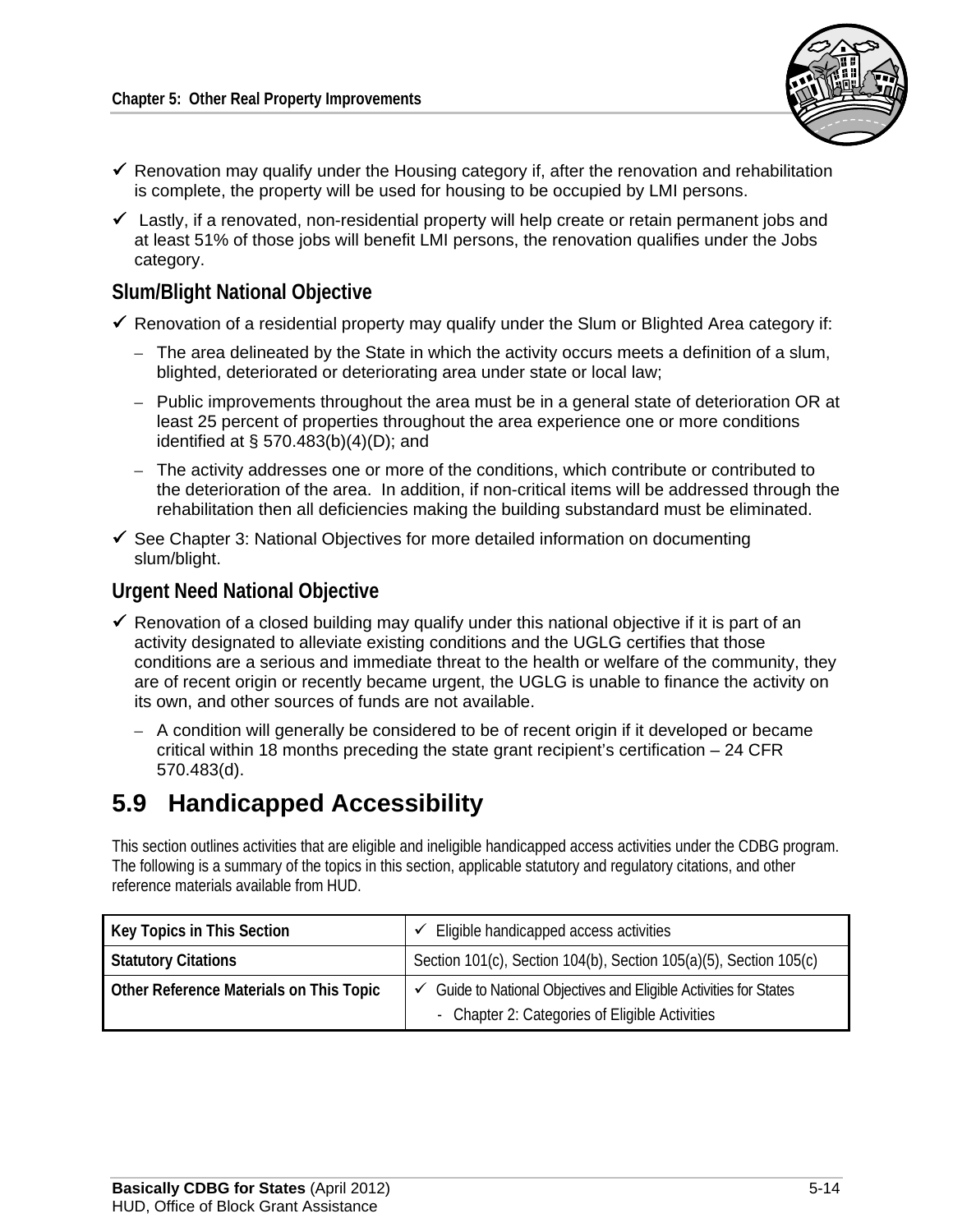

## **5.9.1 Eligible Activities**

- $\checkmark$  CDBG funds may be used for the removal of material and architectural barriers that restrict the accessibility or mobility of elderly or handicapped persons.
	- When carried out on residential, commercial or industrial properties, this type of work is considered rehabilitation under that eligibility category (570.482).
	- When carried out on some other type of property, the accessibility improvements are part of whatever type of activity is being carried out (e.g., accessibility improvements to a public facility would be eligible as a public facility project).

## **5.9.2 National Objectives**

#### **LMI Benefit National Objective**

- $\checkmark$  If costs are restricted to the removal of material and architectural barriers, to the extent practical, such activities qualify under the L/M Income Limited Clientele benefit when:
	- The reconstruction of a public facility or improvement, or portion thereof, does not meet the category for L/M Income Benefit under Area Benefit;
	- The rehabilitation of a privately owned nonresidential building or improvement does not meet the category for L/M Income Benefit under Area Benefit or Jobs; or
	- The rehabilitation of the common areas of a residential structure that contains more than one dwelling unit and does not meet the category for L/M Income Benefit under Housing.
- $\checkmark$  If the new construction of a public facility or improvement cannot meet a national objective, then the features that are required in such construction in order to provide for handicapped accessibility also cannot meet a national objective.

# **5.10 Energy Efficiency**

This section outlines energy efficiency activities that are eligible under CDBG.

| Key Topics in This Section              | Eligible energy efficiency activities                                                                                          |
|-----------------------------------------|--------------------------------------------------------------------------------------------------------------------------------|
| <b>Statutory Citations</b>              | Section 101(c), Section 104(b), Section 105(a)(2), Section 105(a)(8),<br>Section 105(a)(16), Section 105(c)                    |
| Other Reference Materials on This Topic | $\checkmark$ Guide to National Objectives and Eligible Activities for States<br>- Chapter 2: Categories of Eligible Activities |

## **5.10.1 Eligible Activities**

- $\checkmark$  CDBG funds can be used for a wide range of eligible energy activities. The list is long and flexible. For example, you can
	- Weatherize a home or apartment building;
	- Install solar and wind equipment;
	- Finance energy-efficient rehabilitation;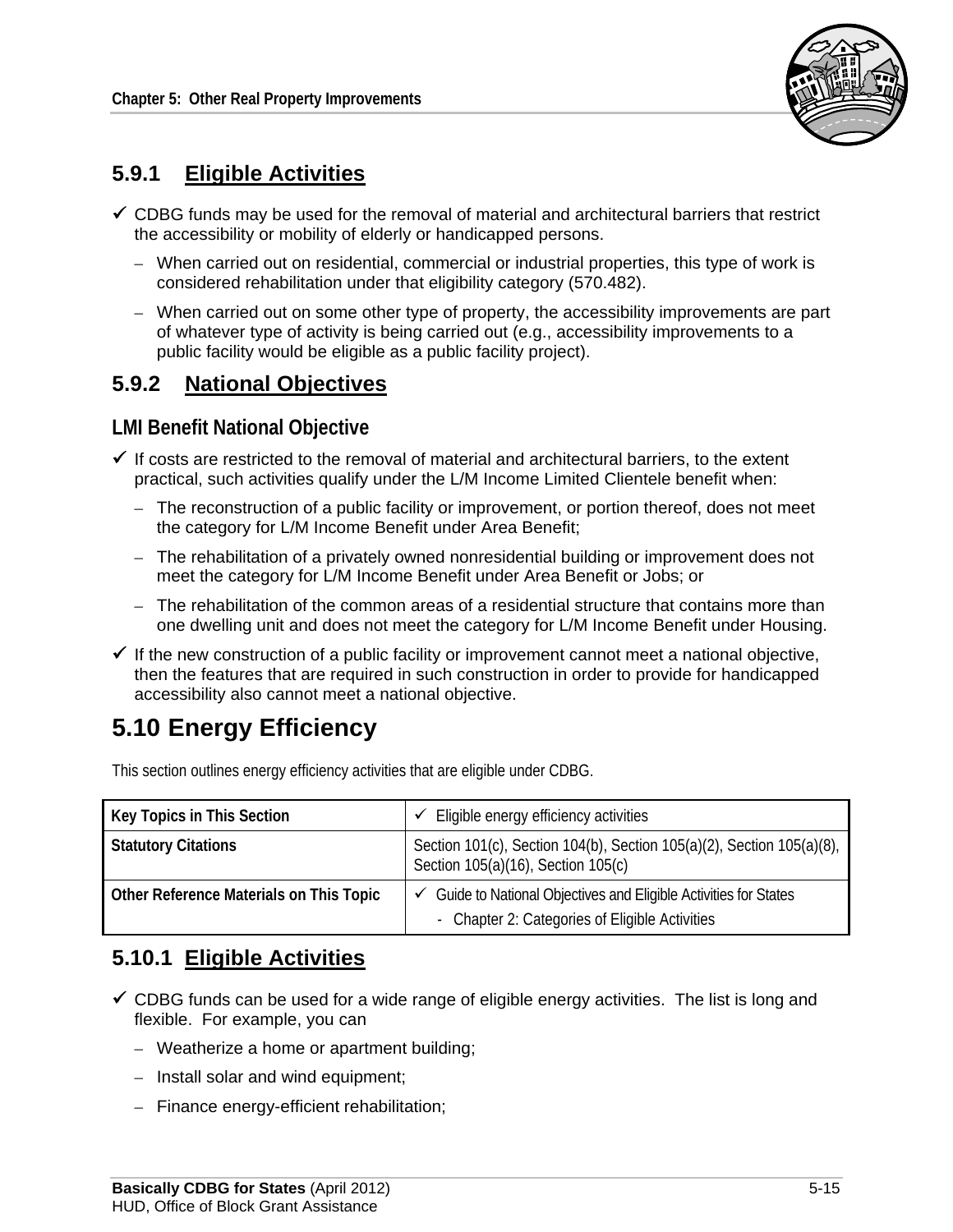

- Establish energy standards, including recognition of the use of energy star for appliances and buildings;
- Provide free audits and home energy ratings, free materials for insulation and other services;
- Pay the cost of getting an energy star rating;
- Produce energy from many sources, including hydroelectric, geothermal, biomass for gasohol, burning municipal waste, tapping methane gas from landfills;
- Distribute energy through district heating and cooling systems and cogeneration (combined heat and power);
- Prepare comprehensive community energy use strategies. These strategies may describe energy use, project demand and analyze options for conserving scarce fuels. They may outline how neighborhood revitalization and economic development strategies will support energy conservation, and how energy conservation will be integrated into local government operations.-conduct other activities the community determines will help meet its energy goals.
- $\checkmark$  However, please note that that weatherization and/ or installation of Energy Star light bulbs or appliances does not make a unit Energy Star certified.

## **5.10.2 National Objectives**

 $\checkmark$  The national objective for energy efficiency activities depends upon the type of activity undertaken. Please refer to the applicable eligible activity chapters for more information on the national objective options.

# **5.11 Brownfields**

This section outlines brownfields remediation and revitalization activities that are eligible under CDBG.

| Key Topics in This Section              | Eligible brownfields activities                                                                                   |
|-----------------------------------------|-------------------------------------------------------------------------------------------------------------------|
| <b>Statutory Citations</b>              | Section 101(c), Section 104(b), Section 205 of the FY 1999 HUD<br>Appropriations Act, Section 105(c)              |
| Other Reference Materials on This Topic | Guide to National Objectives and Eligible Activities for States<br>- Chapter 2: Categories of Eligible Activities |

## **5.11.1 Eligible Activities**

- $\checkmark$  In the 1999 HUD Appropriations Act, Congress explicitly stated the eligibility of environmental clean-up and economic development activities for brownfields.
- $\checkmark$  HUD recently added project-specific assessment and remediation of known or suspected environmentally contaminated sites to the list of eligible activities, which addresses brownfields activities.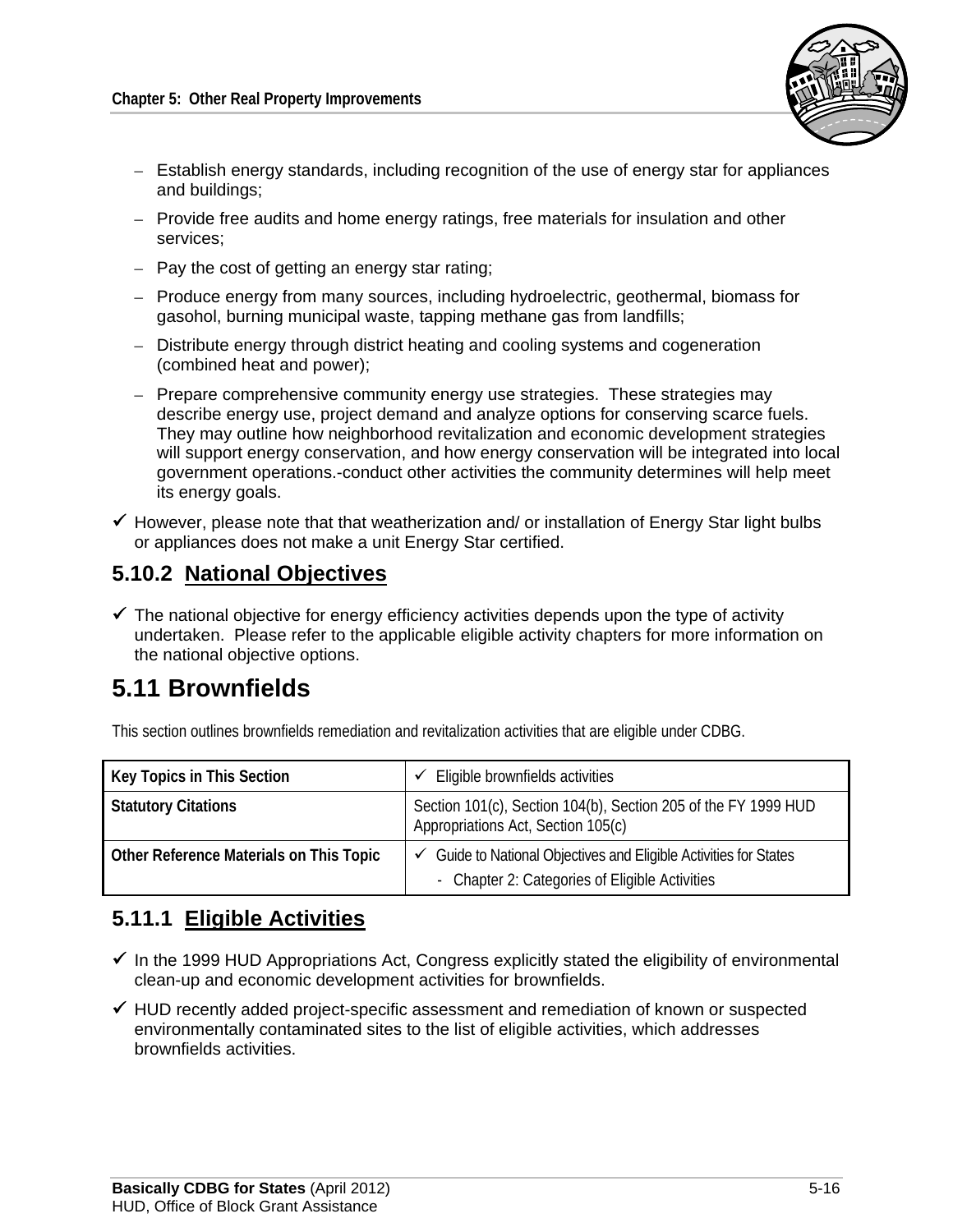

# **5.11.2 National Objectives**

- $\checkmark$  The national objective for brownfields activities depends upon the type of activity undertaken. Please refer to the applicable eligible activity chapters for more information on the national objective options.
- $\checkmark$  Note that HUD expanded the "slums or blight" national objective criteria in 2006 to include known and suspected environmental contamination as blighting influences. As evidence of blighting influences, HUD will accept signs of economic disinvestment, such as property abandonment, chronic high turnover rates; or chronic high vacancy rates in occupancy of commercial or industrial buildings; and significant declines in property values.
- $\checkmark$  HUD also changed the definitions required to substantiate how the area met the "slums or blight'' criteria. Specifically, UGLG would be required to define deteriorating or deteriorated buildings or improvements, abandonment of properties, chronic high turnover rates, chronic high vacancy rates, significant declines in property values, abnormally low property values, and environmental contamination. At least 33 percent of the properties in the designated area meet one or more of these conditions and the ''slums or blight'' designation for the area must be re-determined every 5 years.

# **5.12 Summary of National Objective Options for Other Real Property Improvements**

- $\checkmark$  All CDBG activities must meet a national objective in order to be eligible to use CDBG funds.
- $\checkmark$  The following chart summarizes the national objective options related to other real property activities. The text in each section above provides additional details for each specific type of activity. For a complete copy of the matrix codes and national objectives chart, please see the IDIS chapter of this manual.

| <b>HUD</b><br><b>Matrix</b><br>Code | <b>Activity</b>                                      | <b>LMA</b> | <b>LMC</b> | LMH | <b>LMJ</b> | <b>SBA</b> | <b>SBS</b> | <b>URG</b> |
|-------------------------------------|------------------------------------------------------|------------|------------|-----|------------|------------|------------|------------|
| -1                                  | Acquisition of Real<br>Property                      |            |            |     |            |            |            |            |
| $\overline{2}$                      | Disposition                                          |            |            |     |            |            | N          |            |
| $\overline{4}$                      | Clearance and<br>Demolition                          |            |            |     |            |            |            |            |
| 04A                                 | Cleanup of<br><b>Contaminated Sites</b>              |            |            |     |            |            |            |            |
| 14F                                 | <b>Energy Efficiency</b><br>Improvements             | N          | N          |     | N          |            |            |            |
| 14 <sub>l</sub>                     | <b>Lead Based</b><br>Paint/Hazards<br>Test/Abatement | N          | N          |     | N          |            |            |            |
| 15                                  | <b>Code Enforcement</b>                              |            | N          | N   | N          |            | N          |            |
| 16A                                 | <b>Residential Historic</b><br>Preservation          | N          | N          |     | N          |            |            | N          |
| 16B                                 | Non-Residential<br><b>Historic Preservation</b>      |            |            | N   |            |            |            | N          |